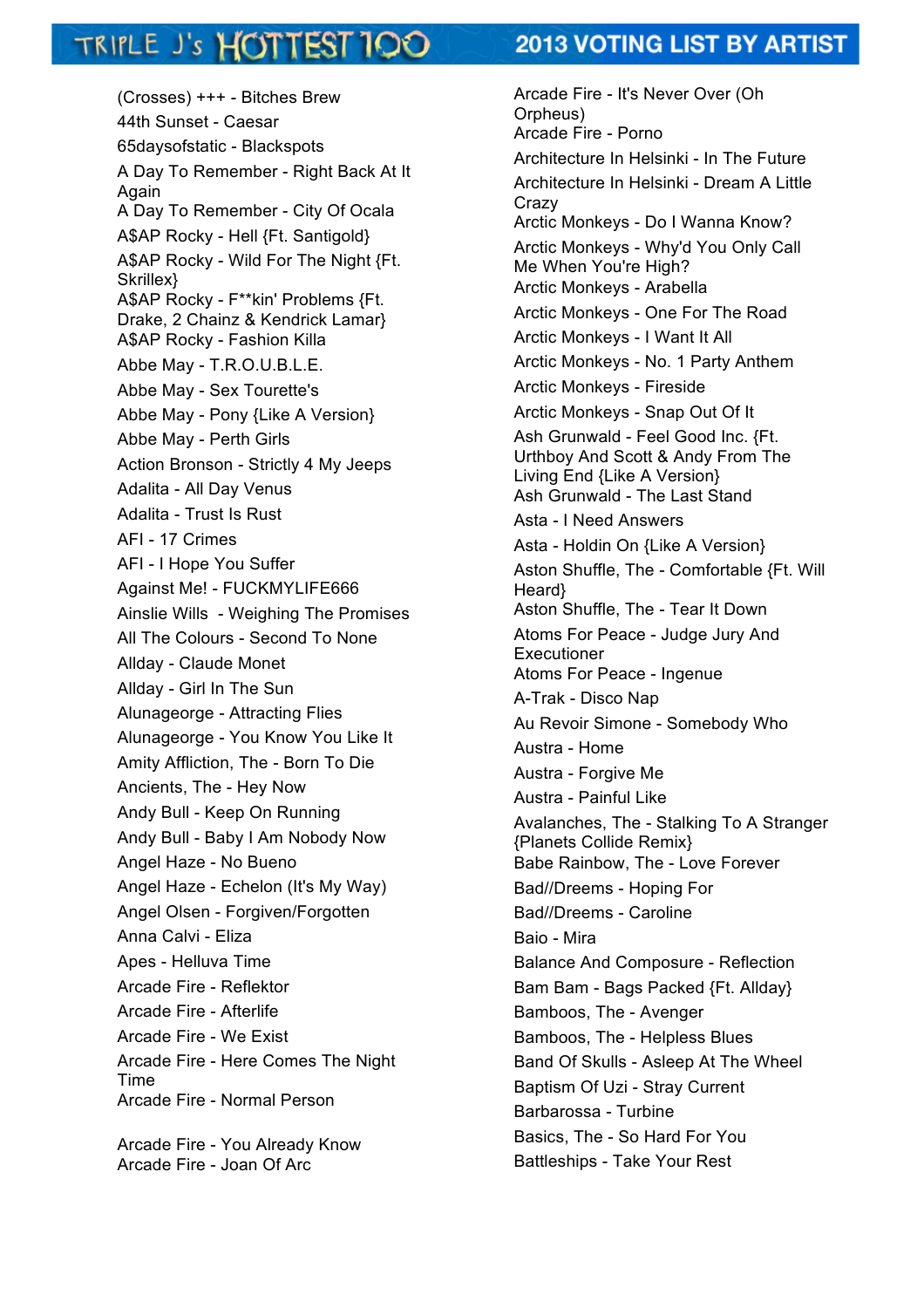Bear's Den - Writing On The Wall Ben Pearce - What I Might Do Beni - Love On The Run Bennies, The - Highrider Bernard Fanning - Battleships Best Coast - Fear Of My Identity Best Coast - I Don't Know How Bibio - A Tout A L'Heure Big Black Delta - Side Of The Road Big Black Delta - Money Rain Down Big Scary - Phil Collins Big Scary - Luck Now Big Scary - Harmony Sometimes Big Scary - Belgian Blues Big Scary - Invest Big Scary - Hello, My Name Is Big Scary - Twin Rivers Birds Of Tokyo - Lanterns Birds Of Tokyo - Liquid Arms Birds Of Tokyo - When The Night Falls **Quiet** Birds Of Tokyo - The Others Birds Of Tokyo - White Leaves Birds Of Tokyo - Sirin Birds Of Tokyo - Hounds Birds Of Tokyo - Swimming Pools (Drank) {Like A Version} Black Angels, The - Don't Play With Guns Black Lips - Cruising Bleeding Knees Club - Feel Blink-182 - When I Was Young Bliss N Eso - House Of Dreams Bliss N Eso - Home Is Where The Heart Is Bliss N Eso - Act Your Age Bliss N Eso - I Am Somebody {Ft. Nas} Bliss N Eso - Can't Get Rid Of This Feeling {Ft. Daniel Merriweather} Bliss N Eso - Reservoir Dogs {Ft. 360, Pez, Seth Sentry & Drapht} Bliss N Eso - Next Frontier Bliss N Eso - My Life {Ft. Ceekay Jones} Bloc Party - Ratchet

Blood Orange - Chamakay Bloods - Into My Arms Bloody Beetroots, The - Spank {Ft. Tai & Bart B More} Bloody Beetroots, The - All The Girls (Around The World) {Ft. Theophilus London} Bloody Beetroots, The - Please Baby {Ft. P-Thugg Of Chromeo} Bloody Beetroots, The - Out Of Sight {Ft. Paul Mccartney & Youth} Blueiuice - S.O.S. Boards Of Canada - Cold Earth Bob Evans - Go Bob Evans - Disparate Youth {Like A Version} Bohicas, The - Xxx Bombay Bicycle Club - Carry Me Bombino - Amidinine Bombino - Azamane Tiliade Bonjah - Evolution Bonjah - Royals {Like A Version} Bonjah - Blue Tone Black Heart Bonobo - Cirrus Booka Shade - Love, Inc. Boomgates - Widow Maker Bored Nothing - Just Another Maniac Bored Nothing - I Wish You Were Dead Bored Nothing - Let Down Bored Nothing - Darcy Born Lion - D For Danger Born Ruffians - Needle Boy & Bear - Southern Sun Boy & Bear - Old Town Blues Boy & Bear - Harlequin Dream Boy & Bear - Three Headed Woman Boy & Bear - Bridges Boy & Bear - A Moment's Grace Boy & Bear - Real Estate Boy & Bear - Arrow Flight Breton - Got Well Soon Bring Me The Horizon - Shadow Moses Bring Me The Horizon - Can You Feel My **Heart**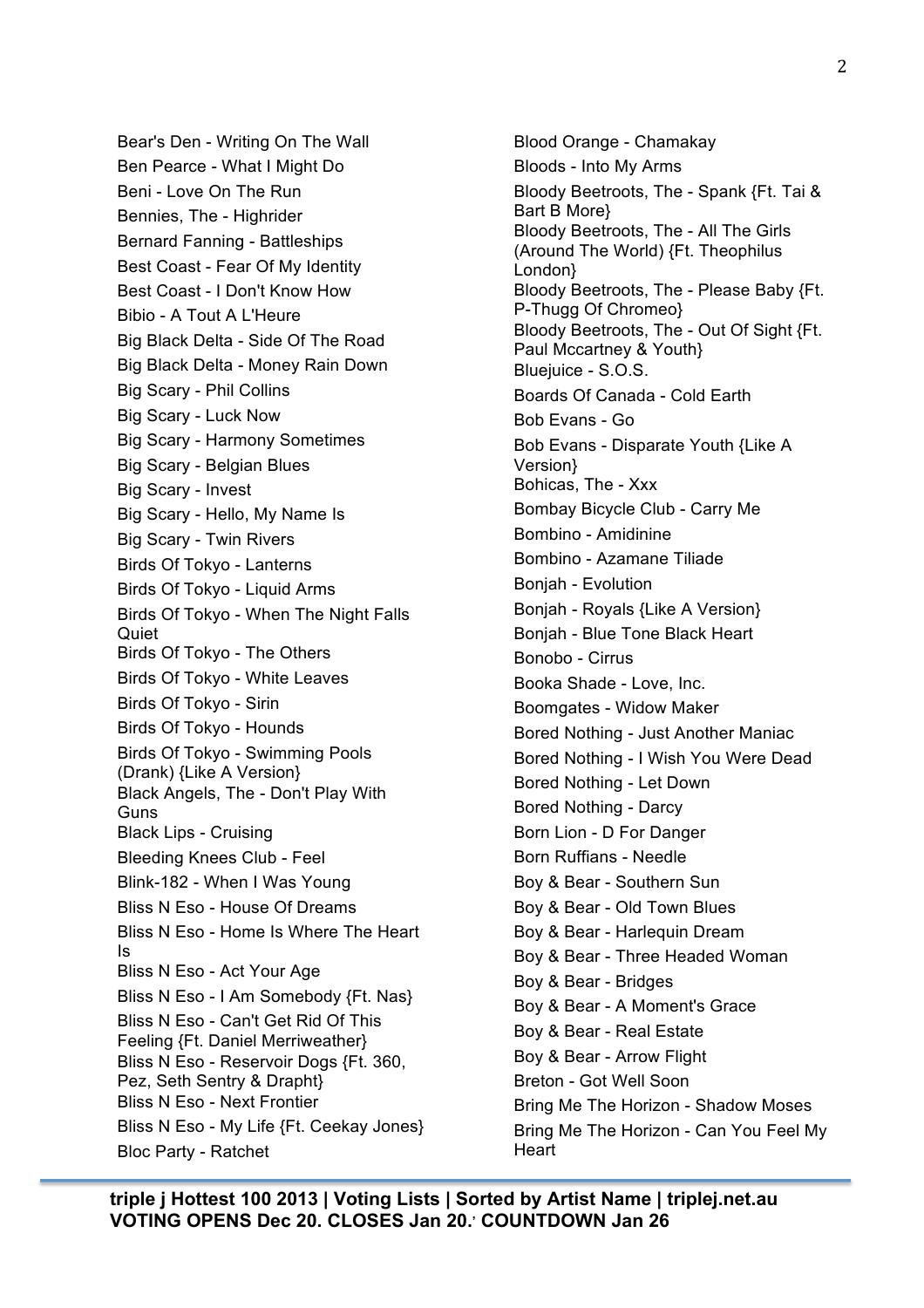Bring Me The Horizon - The House Of Wolves Bring Me The Horizon - Empire (Let Them Sing) Bring Me The Horizon - Sleepwalking Bring Me The Horizon - Go To Hell, For Heavens Sake Bring Me The Horizon - And The Snakes Start To Sing British India - Summer Forgive Me British India - Plastic Souvenirs British India - Your Woman {Like A Version} Broken Bells - Holding On For Life Bronx, The - Youth Wasted Broods - Bridges Buchanan - Human Spring Buchanan - Thinkin Bout You {Like A Version} Bus Vipers - Lonely Ghost Busta Rhymes - Thank You {Ft. Q-Tip, Kanye West & Lil Wayne} Butterfly Effect - Eyes Down Cage The Elephant - Come A Little Closer Cage The Elephant - Spiderhead Cage The Elephant - Telescope Cage The Elephant - It's Just Forever {Ft. Alison Mosshart} Cage The Elephant - Take It Or Leave It Cage The Elephant - Halo Cage The Elephant - Black Widow Cairos, The - Obsession Calling All Cars - Werewolves Cash For Gold - Cheerleaders Casssian - On & On Cat Empire, The - Brighter Than Gold Cat Empire, The - Steal The Light Cate Le Bon - Are You With Me Now? Caveman - In The City Chance The Rapper - Juice Chance Waters - Looking For Something {Ft. Patience Hodgson} Chance Waters - Bonnie {Ft. The Griswolds} Chase & Status - Lost & Not Found {Ft.

Louis M^Tters} Chase & Status - Count On Me {Ft. Moko} Chela - Romanticise Chemist, The - Silver & Gold Chet Faker - Melt {Ft. Kilo Kish} Child Of Lov, The - Fly Childish Gambino - 3005 Chris Malinchak - So Good To Me Chrome Sparks - Marijuana Chvrches - Recover Chvrches - Gun Chvrches - We Sink Chvrches - Lies Chvrches - By The Throat Circa Waves - Get Away Citizen Kay - Yes! Citizen Kay - Raise A Glass {Ft. Bkbb} City And Colour - Thirst City And Colour - The Hurry And The Harm City And Colour - Harder Than Stone City And Colour - Of Space And Time City And Colour - The Lonely Life City Calm Down - Sense Of Self City Calm Down - Speak To No End Clairy Browne & The Bangin' Rackettes - Good Problems Clarence Clarity - Alive In The Septic Tank Classixx - Holding On Cloud Control - Dojo Rising Cloud Control - Scar Cloud Control - Promises Cloud Control - Moonrabbit Cloud Control - Island Living Cloud Control - The Smoke, The Feeling Cloud Control - Happy Birthday Cloud Control - Ice Age Heatwave Clowns - You've Got The Curse Clubfeet - Everything You Wanted Cold War Kids - Miracle Mile Cold War Kids - Lost That Easy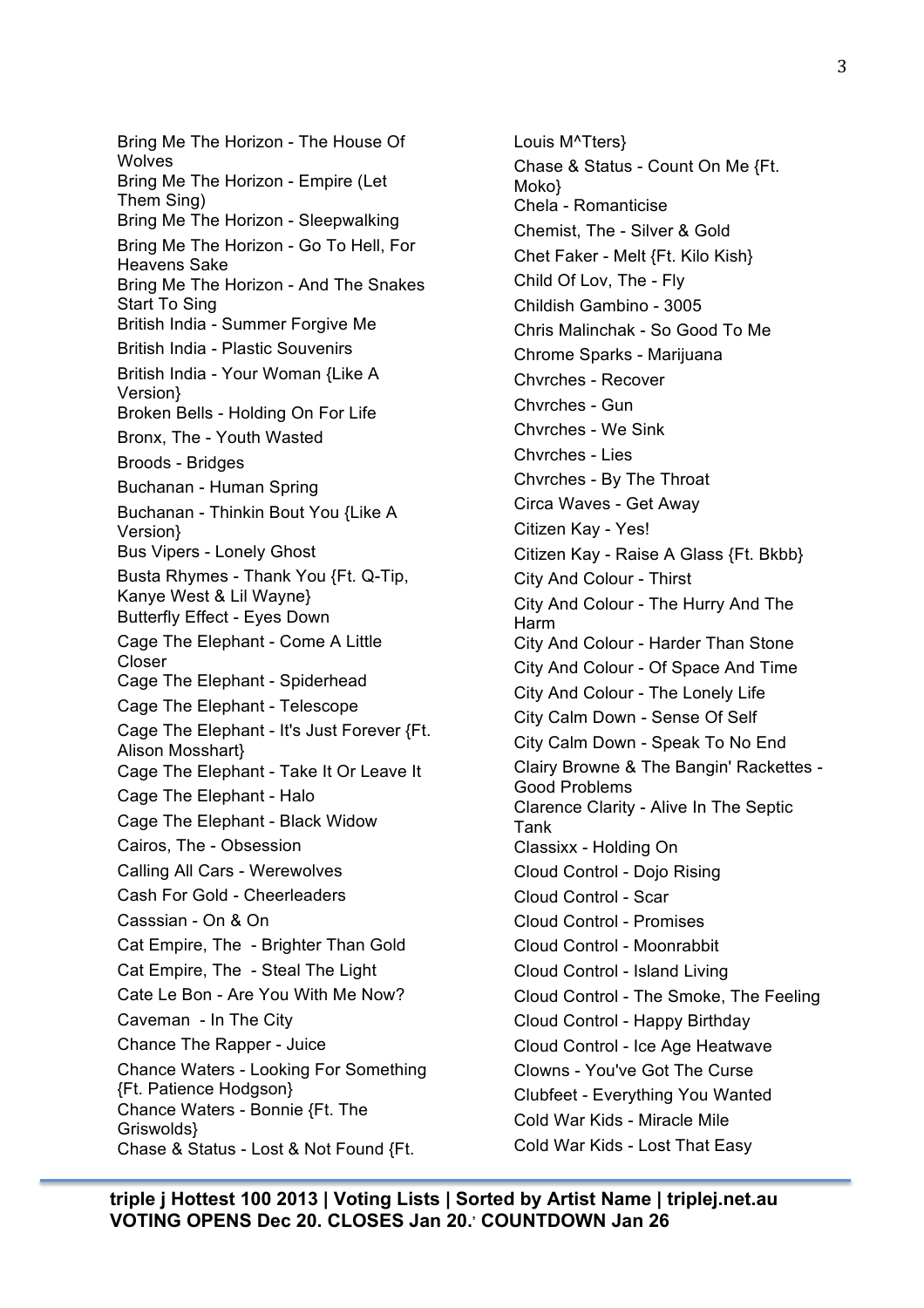Connan Mockasin - I'm The Man, That Will Find You Convaire - Talk In Technicolour Cosmo Jarvis - My Own Thing Cosmo's Midnight - The Dofflin Courtney Barnett - Black Skinhead {Like A Version} Courtney Barnett - Avant Gardener Creases, The - I Won't Wait Crocodiles - Cockroach Crooked Colours - Come Down Crystal Fighters - Wave Crystal Fighters - You & I Crystal Fighters - Separator Cub Sport - Paradise Cub Sport - Pool! Cults - I Can Hardly Make You Mine Cut Copy - Free Your Mind Cut Copy - We Are Explorers Cut Copy - Let Me Show You Love Cut Copy - Footsteps Cut Copy - In Memory Capsule Cut Copy - Dark Corners & Mountaintops Cut Copy - Meet Me In A House Of Love Cut Copy - Walking In The Sky Cypher - Liar D.D Dumbo - Tropical Oceans Daft Punk - Give Life Back To Music Daft Punk - The Game Of Love Daft Punk - Giorgio By Moroder Daft Punk - Instant Crush Daft Punk - Lose Yourself To Dance Daft Punk - Touch Daft Punk - Beyond Daft Punk - Doin' It Right Daft Punk - Get Lucky Dan Sultan - Under Your Skin Danny Brown - Dip Danny Brown - 25 Bucks {Ft. Purity Ring} Danny Brown - Gremlins Danny Brown - Lonely Danny Brown - Clean Up

Danny Brown - Dubstep {Ft. Scrufizzer} Danny Brown - Smokin & Drinkin Danny Brown - Kush Coma {Ft. A\$AP Rocky & Zelooperz} Dappled Cities - Many Roads Darkside - Paper Trails Darlia - Queen Of Hearts Darwin Deez - You Can't Be My Girl Daughter - Still Daughter - Human Daughter - Youth Davey Lane - You're The Cops, I'm The Crime David Bowie - Where Are We Now? Dead Letter Circus - Lodestar Dead Letter Circus - The Cure Dead Letter Circus - Alone Awake Dead Letter Circus - Burning Man Dead Letter Circus - I Am Dead Letter Circus - Say Your Prayers Dead Letter Circus - Insider Dead Letter Circus - Stand Apart Deadmau5 - Suckfest9001 Deap Vally - Lies Deep Sea Arcade - Bonnie & Clyde {Ft. Megan Washington} Deerhunter - Back To The Middle Deerhunter - Monomania Delphic - Memeo Delta Riggs, The - Rah Rah Radio Delta Riggs, The - America Deptford Goth - Union Devendra Banhart - Never Seen Such Good Things Dialectrix - Stop! Dialectrix - Take Flight {Ft. Momo} Dialectrix - Black & Gold Dialectrix - Go Dick Diver - Lime Green Shirt Dick Diver - Water Damage Dillinger Escape Plan, The - One Of Us Is The Killer Dillon Francis - Without You {Ft. Totally Enormous Extinct Dinosaurs}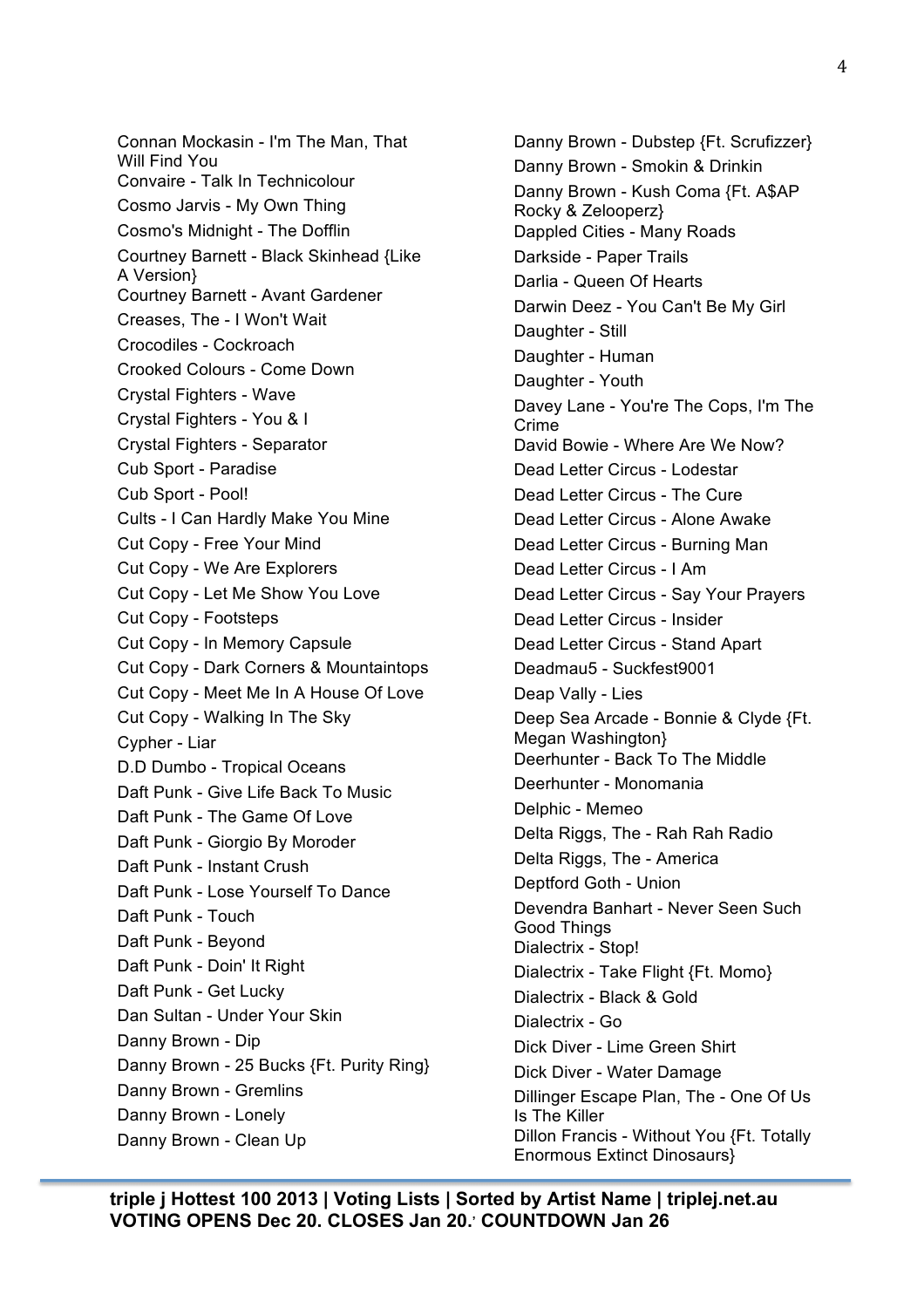Diplo - Revolution {Ft. Faustix & Imanos And Kai} Dirty Projectors - Climax {Like A Version} Disclosure - White Noise {Ft. Alunageorge} Disclosure - You & Me {Ft. Eliza Doolittle} Disclosure - When A Fire Starts To Burn Disclosure - F For You Disclosure - Defeated No More {Ft. Ed Macfarlane} Disclosure - Voices {Ft. Sasha Keable} Disclosure - Grab Her! Disclosure - January {Ft. Jamie Woon} Disclosure - Help Me Lose My Mind {Ft. London Grammar} Disclosure - You & Me {Flume Remix} Divine Fits - Hungry Heart {Like A Version} Divine Fits - Chained To Love Dizzee Rascal - Bassline Junkie Dizzee Rascal - H-Town {Ft. Bun B & Trae Tha Truth} Dizzee Rascal - I Don't Need A Reason DJ Snake - Bird Machine [Ft. Alesia} Dog Blood - Middle Finger Pt. 2 Doldrums - Anomaly Drapht - Salute {Ft. Suffa} Drapht & Ta-ku - 1990's {Ft. N'Fa Jones & Joyride} Drenge - Backwaters Drenge - Bloodsports Drones, The - How To See Through Fog Drones, The - I See Seaweed Drones, The - They'll Kill You Drones, The - A Moat You Can Stand In Drones, The - Nine Eyes Drones, The - The Grey Leader Drones, The - Laika Drones, The - Why Write A Letter That You'll Never Send Du Tonc - Surging Memories Ducktails - Letter Of Intent Ducktails - Honey Tiger Eyes Duke Dumont - Need U (100%) {Ft. A\*M\*E}

Dum Dum Girls - Lost Boys And Girls Club Dune Rats - Red Light, Green Light Dustin Tebbutt - The Breach Dustin Tebbutt - Where I Find You Dutch Uncles - Fester Dylan Joel - Leveled DZ Deathrays - Northern Lights Eagle & The Worm - Angela's Lonely **Heart** Earl Sweatshirt - Sunday {Ft. Frank Ocean} Earl Sweatshirt - Burgundy {Ft. Vince Staples} Edward Sharpe & The Magnetic Zeros - Better Days Eels - New Alphabet Eleanor Dunlop - Disguise Elizabeth Rose - The Good Life Elizabeth Rose - The Rhythm Of The Night {Like A Version} Emma Louise - Freedom Emma Louise - Tessellate {Like A Version} Emma Louise - Mirrors Emma Louise - Pontoon Emoh Instead - Why Can't You (Say So…) Empire Of The Sun - Alive Empire Of The Sun - Dna Empire Of The Sun - Concert Pitch Empire Of The Sun - Ice On The Dune Empire Of The Sun - Awakening Empire Of The Sun - I'll Be Around Empire Of The Sun - Old Flavours Empire Of The Sun - Celebrate Empire Of The Sun - Surround Sound Eprom - Hurricane Erol Alkan - Bang Etml - Bind Me Evan & The Brave - Stay This Way Everything Everything - Kemosabe Everything Everything - Torso Of The Week Everything Everything - Duet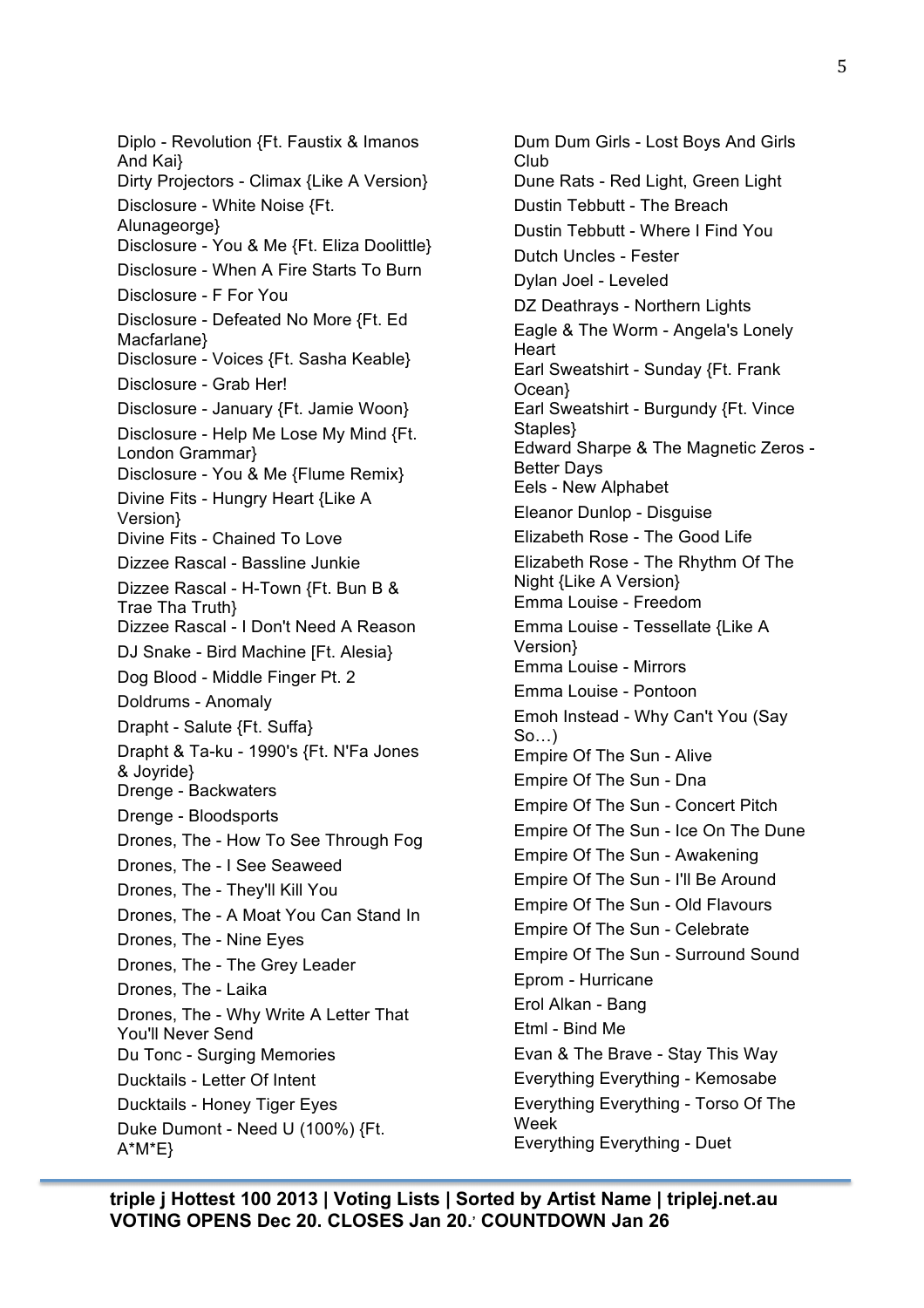Everything Everything - Choice Mountain Everything Everything - Feet For Hands Everything Everything - Undrowned Everything Everything - Armourland Eves - Zen Ex Cops - James Example - All The Wrong Places Fat Freddy's Drop - Clean The House Fatboy Slim & Riva Starr - Eat, Sleep, Rave, Repeat FAUL - Happy Endings Favored Nations - The Set Up Fidlar - Stoked And Broke Fidlar - White On White Fidlar - No Waves Fidlar - Blackout Stout Fidlar - Gimmie Something Fidlar - Wait For The Man Fidlar - Cocaine Fidlar - Red Right Hand {Like A Version} Fidlar - Awkward Fidlar - Max Can't Surf FKA twigs - Papi Pacify Flamingo - Heart, My Flight Facilities - I Didn't Believe {Ft. Elizabeth Rose} Flight Facilities - Stand Still {Ft. Micky Green} Flower Drums - Birthday Girl Flume & Chet Faker - Drop The Game Flux Pavilion - Do Or Die {Ft. Childish Gambino} Flux Pavilion - Double Edge {Ft. Sway & P Money} Flux Pavilion - Steve French {Ft. Steve Aoki} Foals - My Number Foals - Bad Habit Foals - Everytime Foals - Out Of The Woods Foals - Milk & Black Spiders Foals - Providence Foals - Late Night Forces - Overland (In My Mind)

Foxygen - No Destruction Fractures - Cadence Fractures - Twisted Franz Ferdinand - Right Action Franz Ferdinand - Love Illumination Franz Ferdinand - Evil Eye Franz Ferdinand - Bullet Franz Ferdinand - Was There Anything I Could Do {Like A Version} Frightened Rabbit - The Woodpile Frightened Rabbit - The Only Place {Like A Version} Fuck Buttons - The Red Wing Future Of The Left - Johnny Borrell Afterlife Gang Of Youths - Evangelists George Maple - Fixed Georgi Kay - Ipswich Georgia Potter - Reckless Gesaffelstein - Pursuit Gesaffelstein - Nameless Gesaffelstein - Obsession Gesaffelstein - Aleph Gesaffelstein - Hate Or Glory Ghost Loft - Seconds Ghostface Killah - The Rise Of The Ghostface Killah {Ft. Adrian Younge} Ghostpoet - Meltdown Glass Animals - Psylla Glass Towers - Halcyon Glass Towers - Young & Beautiful {Like A Version} Glass Towers - In This City Glass Towers - Gloom Glass Towers - Lust For Life Glass Towers - Griffin Glass Towers - The Best Of Friends Glass Towers - Foreign Time Glasser - Shape Godwolf - Alone Gold Fields - Meet My Friends Gold Fields - Happy Boy Gold Fields - Thunder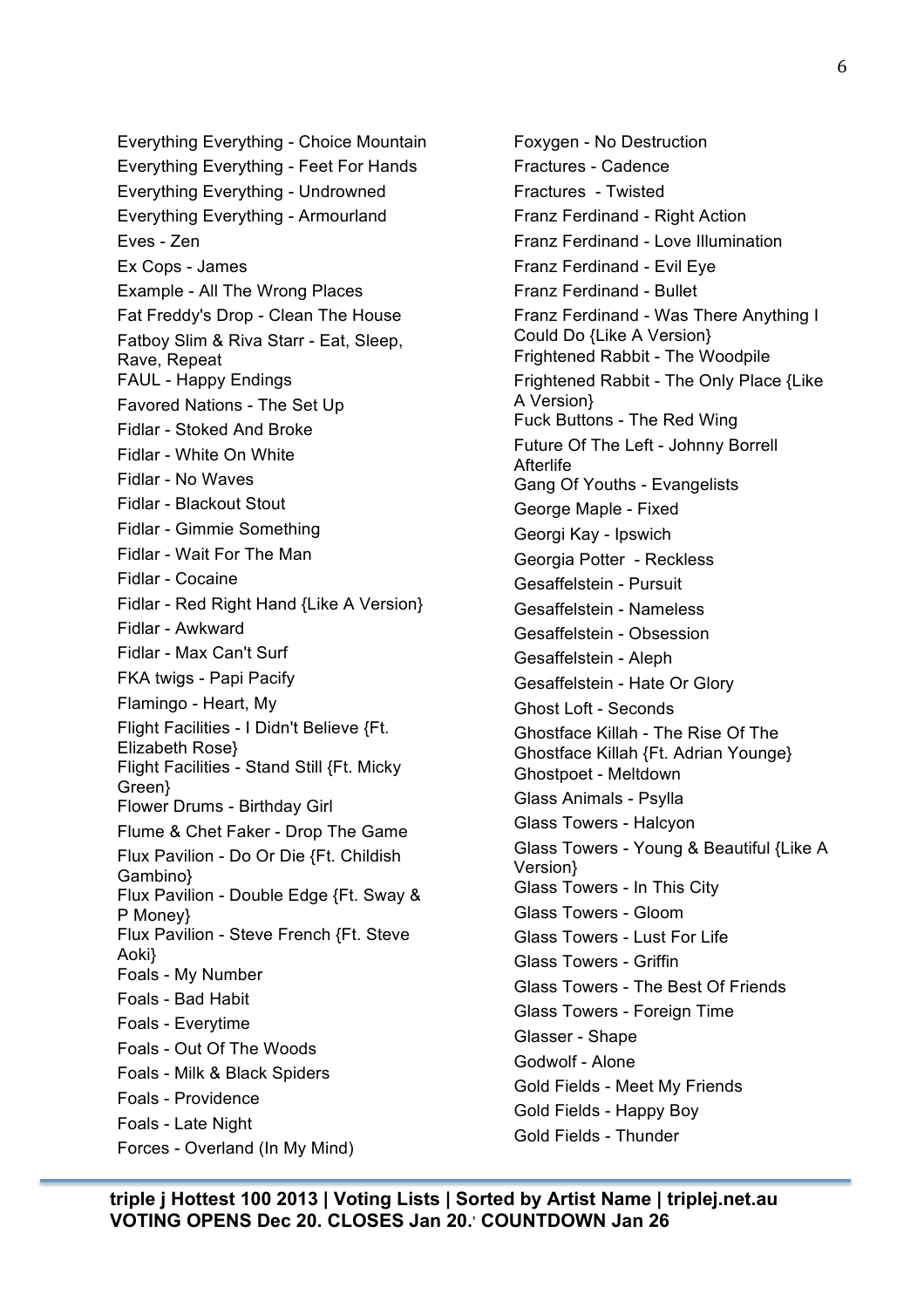Gold Fields - Ice Gold Fields - Closest I Could Get Gold Fields - You're Still Gone Goldroom - Embrace Gooch Palms, The - Novo's Gossling - Never Expire Gossling - Big Love Gossling - Harvest Of Gold Gossling - Vanish Gossling - Challenge Gossling - Accolade Gossling - That Feeling GOVS - Holy Infinity Green Velvet - Bigger Than Prince Grey Ghost - The Elixir Griswolds, The - The Courtship Of Summer Preasley Grouplove - Ways To Go Grouplove - Borderlines And Aliens Grouplove - I'm With You Grouplove - Schoolboy Grouplove - Shark Attack Grouplove - Hippy Hill Grouplove - What I Know Grouplove - Didn't Have To Go Grouplove - Everyone's Gonna Get High Grum - Everytime Guards - Silver Lining Gung Ho - Strangers Haerts - All The Days Haim - Falling Haim - The Wire Haim - Strong Enough {Like A Version} Haim - If I Could Change Your Mind Haim - Honey & I Haim - Days Are Gone Haim - My Song 5 Haim - Go Slow Haim - Let Me Go Half Moon Run - Call Me In The Afternoon Hanni El Khatib - Family

Hayden Calnin - Coward Hayden James - Permission To Love Hello Satellites - Television Screens Hey Geronimo - Lazer Gun Show Hiatus Kaiyote - Nakamarra {Ft. Q-Tip} High Tension - Primitives Holidays, The - All Time High Holidays, The - Voices Drifting Holy Ghost! - Dumb Disco Ideas Holy Ghost! - Okay Holy Holy - Impossible Like You Horrorshow - Unfair Lottery Horrorshow - Free Horrorshow - Listen Close Horrorshow - Waste Your Time Horrorshow - Own Backyard {Ft. Jimblah} Horrorshow - Doctor's Orders {Ft. Urthboy & Muph} Horrorshow - Can't Look Away Horrorshow - On The One Hand {Ft. Grieves & Suffa} Horrorshow - Nice Guys Finish Last {Ft. Joyride} Horrorshow - Dead Star Shine Horrorshow - Take A Walk On The Wild Side/Can I Kick It? {Like A Version} Hot Chip - Dark And Stormy Hot Since 82 - Shadows Hungry Kids Of Hungary - What In The World Hungry Kids Of Hungary - Someone Else's Fool Hungry Kids Of Hungary - When Yesterday's Gone Hungry Kids Of Hungary - Memo Hungry Kids Of Hungary - Litter And Sand Hungry Kids Of Hungary - Do Or Die Hungry Kids Of Hungary - Feels Like We Only Go Backwards {Like A Version} Iceage - Coalition Illy - On & On Illy - Youngbloods {Ft. Ahren Stringer} Illy - Ausmusic Month Medley {Like A Version}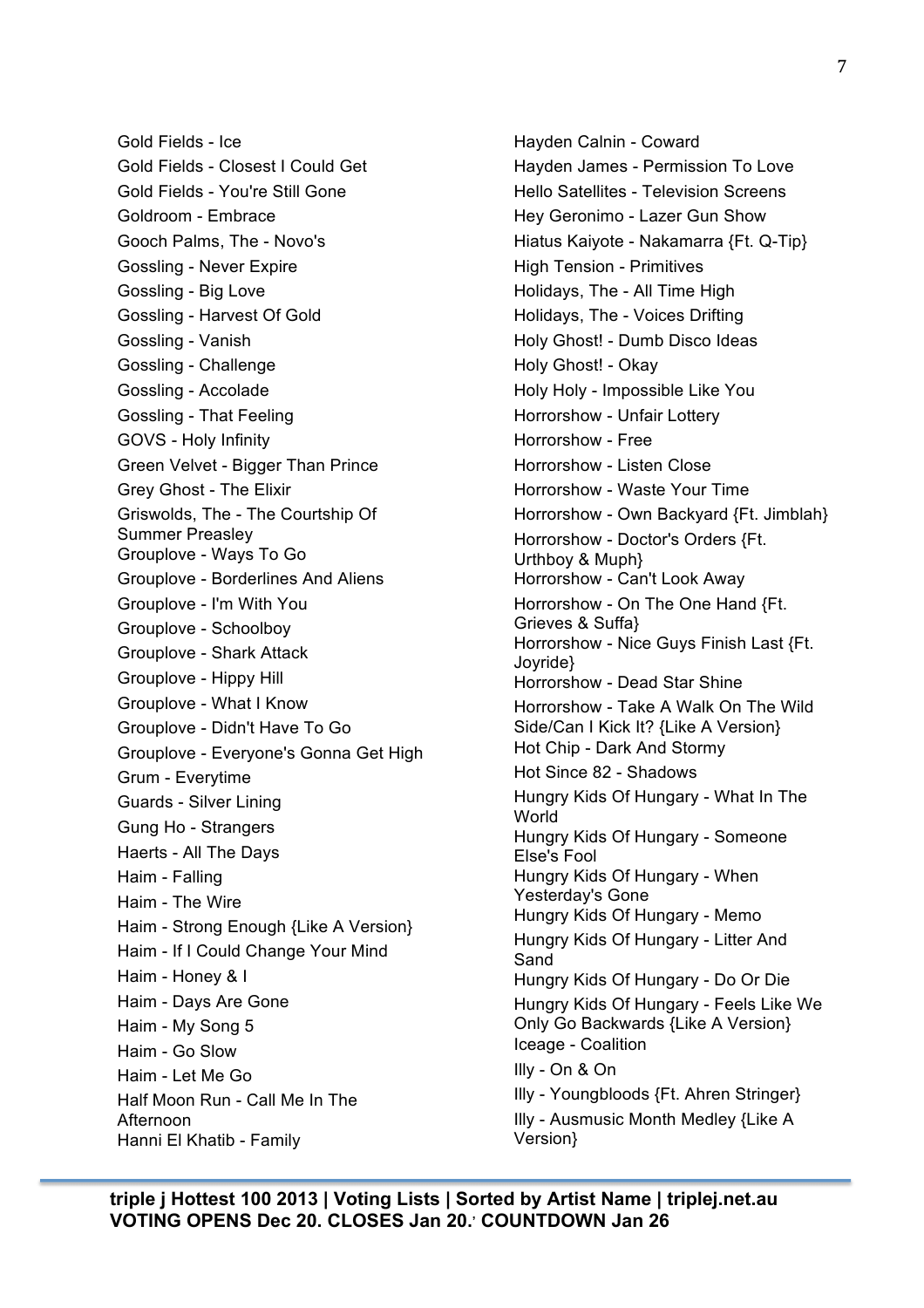Illy - Opening Night Illy - One For The City {Ft. Thomas Jules} Illy - Coming Down {Ft. Hilltop Hoods} Illy - No Tomorrow Illy - Tightrope Illy - Talk {Ft. Kira Piru} Illy - Yoyo {Ft. Drapht} Internet, The - Dontcha Jackie Onassis - Smoke Trails Jackie Onassis - Juliette Jae Laffer - Leave A Light On Jagwar Ma - The Throw Jagwar Ma - Man I Need Jagwar Ma - What Love Jagwar Ma - Uncertainty Jagwar Ma - That Loneliness Jagwar Ma - Let Her Go Jagwar Ma - Exercise Jagwar Ma - Did You Have To Jakarta Criers - Maybe Jake Bugg - What Doesn't Kill You Jake Bugg - There's A Beast And We All Feed It Jake Bugg - Slumville Sunrise Jake Bugg - Me And You Jake Bugg - Messed Up Kids Jake Bugg - All Your Reasons Jake Bugg - Kingpin James Blake - Retrograde James Blake - Overgrown James Blake - I Am Sold James Blake - Life Round Here James Blake - Take A Fall For Me {Ft. RZA} James Blake - Digital Lion James Blake - Voyeur James Blake - To The Last James Vincent Mcmorrow - Cavalier Janelle Monae - Q.U.E.E.N. {Ft. Erykah Badu} JAY Z - Picasso Baby JAY Z - Tom Ford

JAY Z - Oceans {Ft. Frank Ocean} JAY Z - BBC {Ft. Nas, Justin Timberlake, Beyonce, Swizz Beatz, Pharrell & Timbaland} JAY Z - Somewhereinamerica Jaysways - Mirror Jenny Broke The Window - Ravel Jenny Broke The Window - Rum 'N' Cola Jeremy Neale - A Love Affair To Keep You There Jeremy Neale - In Stranger Times Jeremy Neale - Swing Left Jezabels, The - The End Jimblah - March Jimblah - Resolution {Like A Version} Jimblah - Fireproof Jinja Safari - Plagiarist Jinja Safari - Apple Jinja Safari - Dozer Jinja Safari - Oh Benzo! Jinja Safari - Harrison Jinja Safari - Just One Thing Jinja Safari - Mombassa On The Line Jinja Safari - West Coast Rock Joey Bada\$\$ - Word Is Bond Joey Bada\$\$ - Waves Joey Bada\$\$ - My Yout {Ft. Maverick Sabre} John Butler Trio - Only One John Grant - Black Belt John Newman - Love Me Again John Newman - Cheating John Steel Singers, The - Everything's A Thread John Steel Singers, The - Happy Before John Steel Singers, The - Common Thread (Rhythm Of The Week) John Steel Singers, The - There's A Bird John Steel Singers, The - The Marksman John Steel Singers, The - State Of Unrest John Steel Singers, The - TGI Tuesdays John Steel Singers, The - MJ's On Fire Again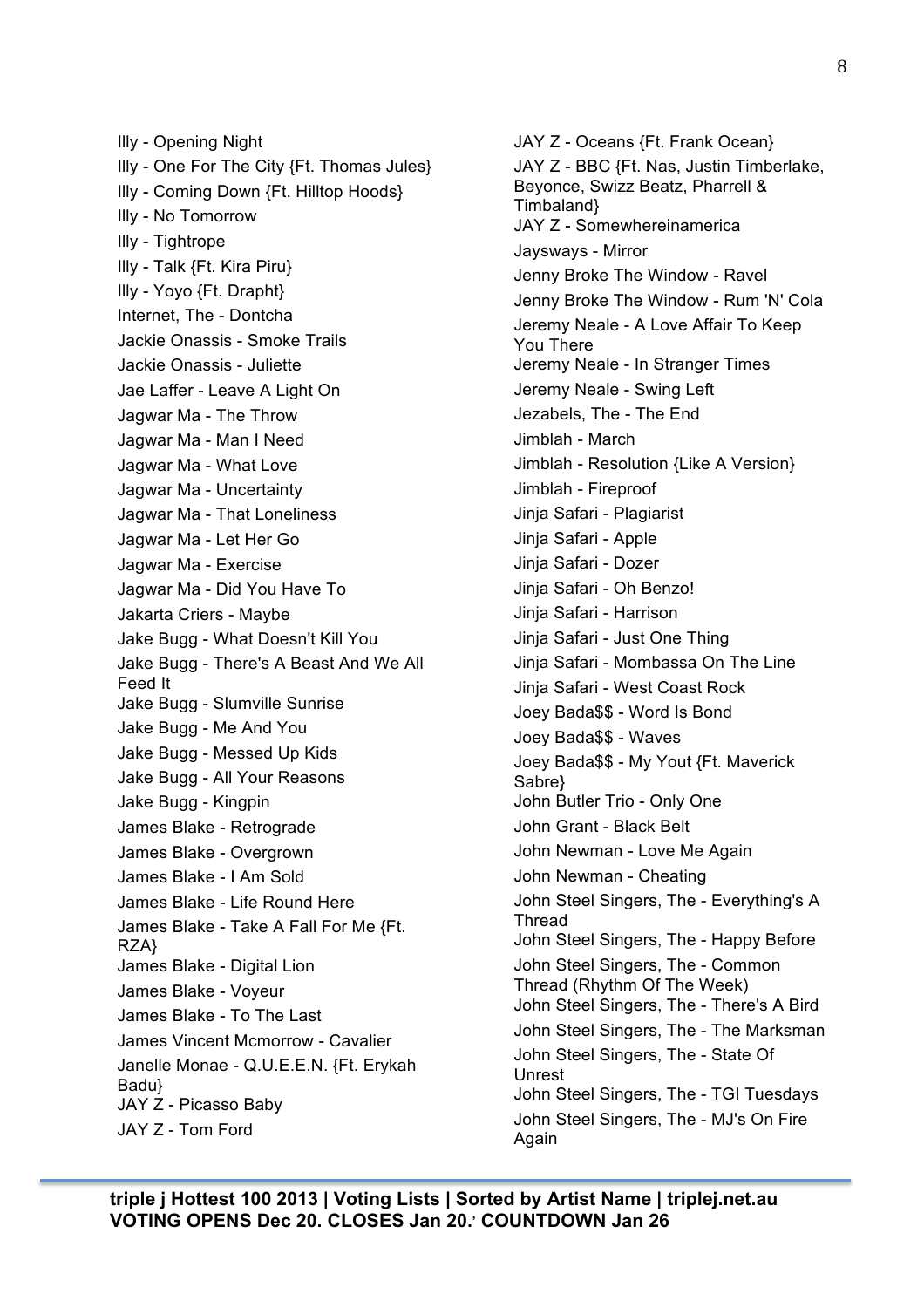Jon Hopkins - Breathe This Air {Ft. Purity Ring} Jonwayne - The Come Up Pt. 1 {Ft. Scoop DeVille} Josh Pyke - Leeward Side Joyride - Pretend (Cecilia) Juan Maclean, The - Feel Like Movin' Jungle Giants, The - Buddy Holly {Like A Version} Jungle Giants, The - I Am What You Want Me To Be Jungle Giants, The - Skin To Bone Jungle Giants, The - Come And Be Alone With Me Jungle Giants, The - Got Nothing To Lose Jungle Giants, The - A Pair Of Lovers Jungle Giants, The - Domesticated Man Jungle Giants, The - Anywhere Else Junip - Your Life Your Call Just Blaze & Baauer - Higher {Ft. JAY Z} K. Flay - Hail Mary {Ft. Danny Brown} Kanye West - Black Skinhead Kanye West - I Am A God Kanye West - New Slaves Kanye West - Hold My Liquor {Ft. Chief Keef & Justin Vernon} Kanye West - Blood On The Leaves Kanye West - Bound 2 Karnivool - We Are Karnivool - Nachash Karnivool - A.M. War Karnivool - The Refusal Karnivool - Aeons Karnivool - Eidolon Karnivool - The Last Few Kaytranada - Free Things In Life Kelela - Enemy Kelis - Jerk Ribs Kid Cudi - Young Lady {Ft. Father John Misty} Kid Cudi - King Wizard Kid Cudi - Immortal Kid Cudi - Mad Solar

Kid Cudi - Brothers {Ft. King Chip & A\$Ap Rocky} Kieran Ryan - Red-Eyed Birds King Gizzard And The Lizard Wizard - Mystery Jack King Gizzard And The Lizard Wizard - God Is Calling Me Back Home King Gizzard And The Lizard Wizard - 30 Past 7 King Krule - Easy Easy King Krule - Borderline King Krule - Neptune Estate Kings Of Leon - Supersoaker Kingswood - Ohio Kingswood - Wolf {Like A Version} Kingswood - Sucker Punch Kirin J Callinan - Victoria M Kirin J Callinan - Embracism Kite String Tangle, The - Given The **Chance** Knife Party - Edm Death Machine Knife, The - Full Of Fire Knife, The - A Tooth For An Eye Kurt Vile - Shame Chamber Kurt Vile - Air Bud Kurt Vile - Never Run Away Kvelertak - Bruane Brenn Kwes - 36 L D R U - The Tropics Lana Del Rey - Young And Beautiful Larry Gus - The Night Patrols (A Man Asleep) Laura Marling - Master Hunter Laura Marling - Where Can I Go? Lazy Calm, The - Paper Dreams Lemaitre - Continuum Lester The Fierce - Howl Letlive. - Banshee (Ghost Fame) Letlive. - Younger Leura - Drifter L-Fresh The Lion - One Lily Allen - Hard Out Here Little Green Cars - Harper Lee Little Green Cars - To The Last {Like A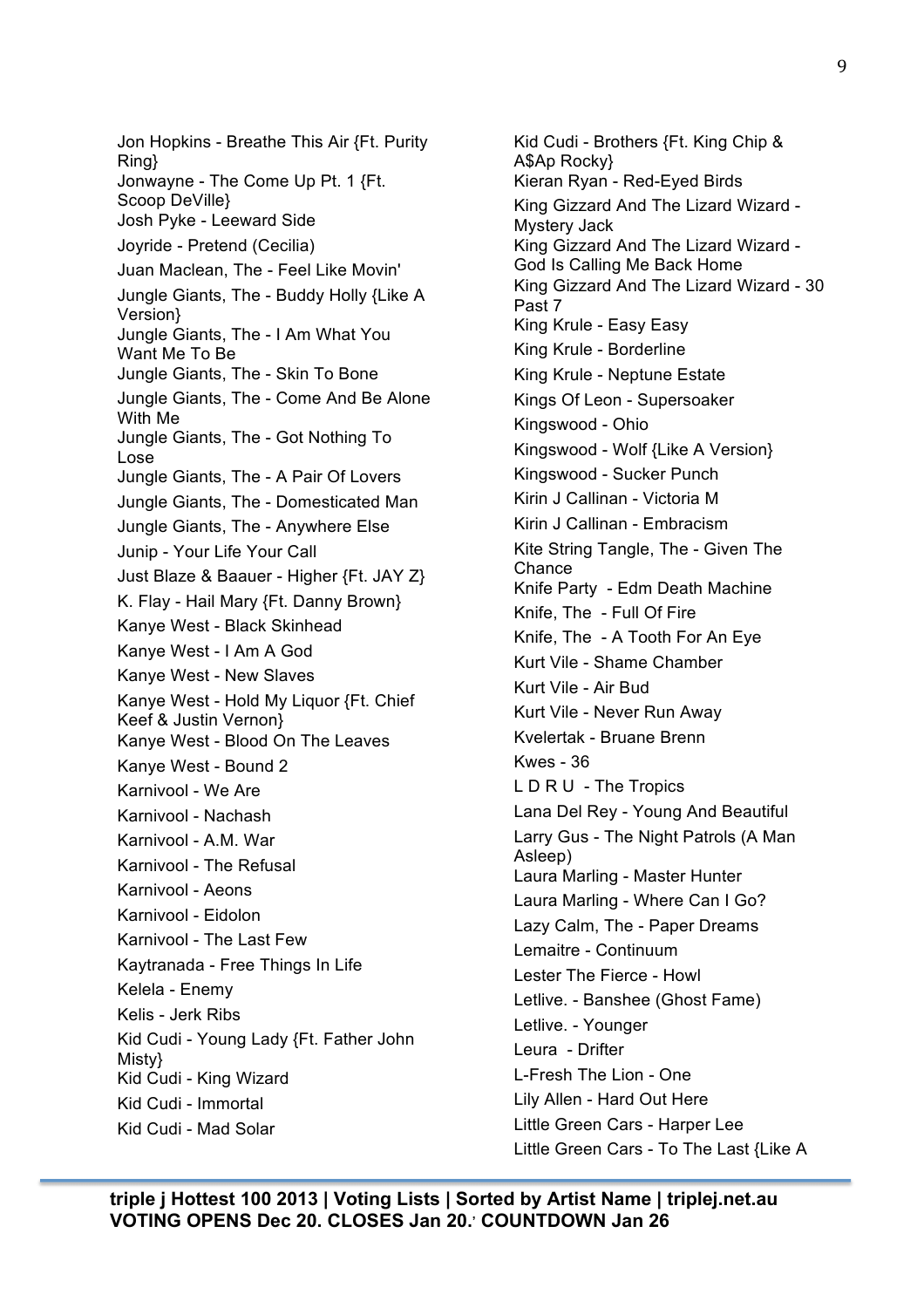Version} Little May - Hide Little Odessa - All Night Little Scout - March Over To Me Local Natives - Heavy Feet Lo-Fang - Look Away London Grammar - Hey Now London Grammar - Wasting My Young Years London Grammar - Stay Awake London Grammar - Shyer London Grammar - Metal & Dust London Grammar - Flickers London Grammar - Interlude (Live) London Grammar - Strong London Grammar - Nightcall Loon Lake - On Fire Loon Lake - Carolina Loon Lake - City Lights Loose Change - Shoosh! Lorde - Royals Lorde - Tennis Court Lorde - Team Lorde - 400 Lux Lorde - Ribs Lorde - Buzzcut Season Lorde - Glory And Gore Lorde - White Teeth Teens Lorde - A World Alone Louis London - We're Not Alone Love Junkies, The - Baby, Come Home Luke Million - Midnight Lumineers, The - This Must Be The Place (Naive Melody) {Like A Version} Lunatics On Pogosticks - Picasso's Saddest Love Lunatics On Pogosticks - Blood Clot Lurch & Chief - We Are The Same Lurch & Chief - On Your Own Lxury - J.A.W.S. M.I.A. - Y.A.L.A. M.I.A. - Bring The Noize

Mac Demarco - Freaking Out The Neighborhood Mac Miller - S.D.S. Machine Translations - Broken Arrows Madeon - Technicolor Majical Cloudz - I Do Sing For You Major Lazer - Watch Out For This (Bumaye) {Ft. Busy Signal, The Flexican & FS Green} Major Lazer - You're No Good {Ft. Santigold, Vybz Kartel, Danielle Haim & Yasmin} Major Lazer - Jet Blue Jet {Ft. Leftside, GTA, Razz & Biggy} Major Lazer - Wind Up {Ft. Elephant Man & Opal} Major Lazer - Scare Me {Ft. Peaches & Timberlee} Major Lazer - Jessica {Ft. Ezra Koenig Of Vampire Weekend} Major Lazer - Keep Cool {Ft. Shaggy & Wynter Gordon} Major Lazer - Mashup The Dance {Ft. The Partysquad & Ward 21} Major Lazer - Playground {Ft. Bugle & Arama} Major Lazer - Bubble Butt {Ft. Bruno Mars, Tyga & Mystic} Major Leagues - Endless Drain Mantra - Loudmouth Mapei - Don't Wait Martin Garrix - Animals Mat Zo - Lucid Dreams Mat Zo & Porter Robinson - Easy Mathas - Nourishment {Ft. Abbe May} Matt Corby - Resolution Max Frost - White Lies Maximo Park - Brain Cells Maya Jane Coles - Everything {Ft. Karin Park} Mazzy Star - California Meg Mac - Every Lie Meg Mac - Known Better Melbourne Ska Orchestra - Lygon St Meltdown Metronomy - I'm Aquarius MGMT - Your Life Is A Lie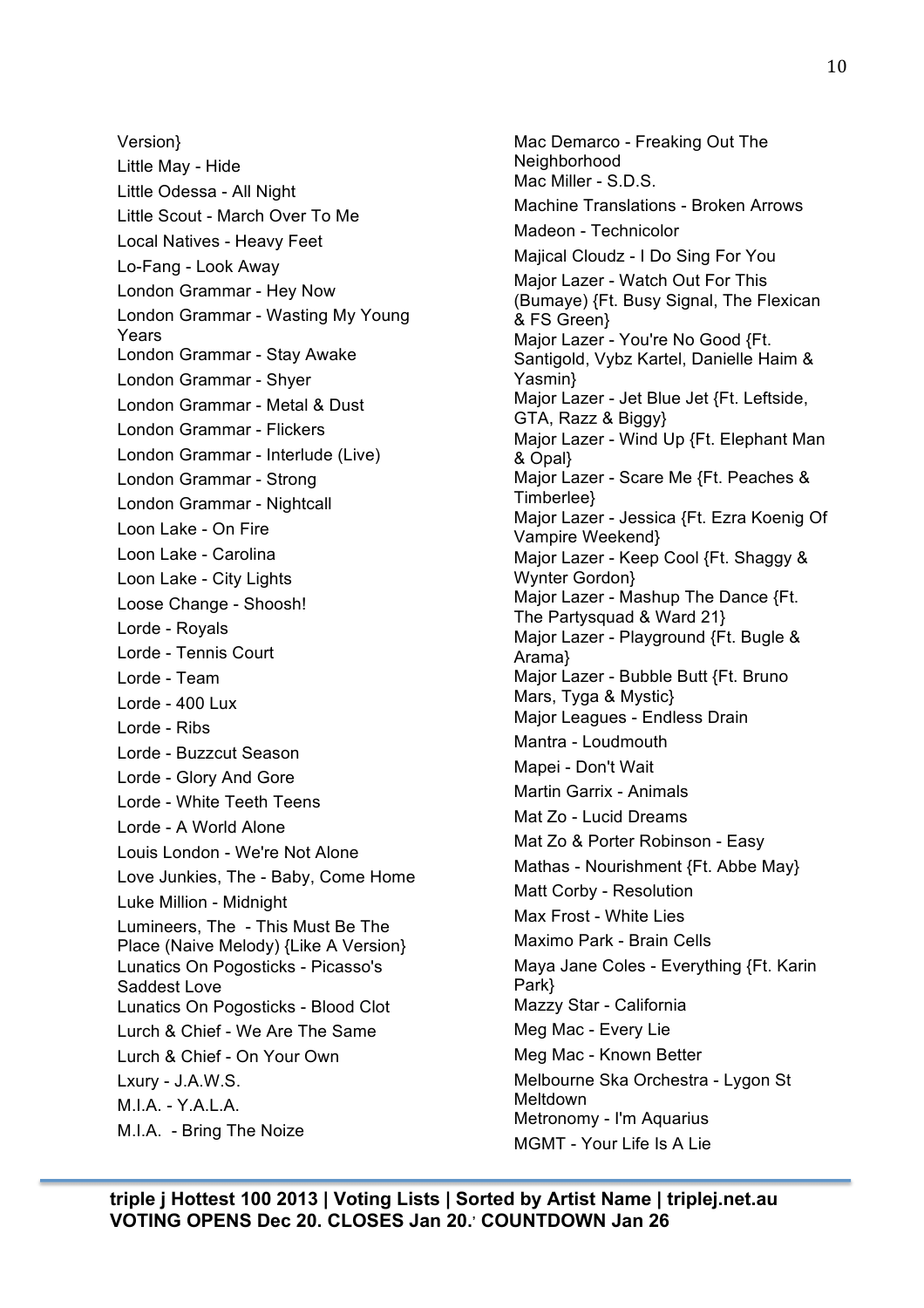MGMT - Alien Days Miami Horror - Real Slow Microwave Jenny - Only Love Midnight Juggernauts - Ballad Of The War Machine Midnight Juggernauts - Memorium Mighty Mouse - In Front Of Our Friends {Ft. Monarchy} Mikal Cronin - Weight Mikhael Paskalev - I Spy Milwaukee Banks - Pluto Bounce Mind Over Matter - Real Life {Ft. K.I.K.I.} MO - Never Wanna Know Moderat - Bad Kingdom Mogwai - Remurdered Monchichi - Work Money Go Round, The - Endless Sun Mooro - M66R6 Motez - Ride Roof Back Mount Kimbie - Made To Stray Movement - Us Mr Little Jeans - Oh Sailor Mr. Hill & Rahjconkas - Telescope MS MR - Fantasy MS MR - Dance Yrself Clean {Like A Version} MS MR - Head Is Not My Home MT - Alpha Romeo MT Warning - Forward Miles MT Warning - Midnight Dawn MTNS - Lost Track Of Time Murlocs, The - Space Cadet Murlocs, The - Rattle The Chain N.A.S.A. - Hide {Ft. Aynzli Jones} Naked And Famous, The - Hearts Like **Ours** Naked And Famous, The - I Kill Giants National, The - Demons National, The - Graceless National, The - Don't Swallow The Cap National, The - Sea Of Love New Gods - Razorblades Ngaiire - Around

Nick Cave & The Bad Seeds - We No Who U R Nick Cave & The Bad Seeds - Jubilee Street Nine Inch Nails - Came Back Haunted Nine Inch Nails - Everything Nine Inch Nails - Copy Of A Noah And The Whale - There Will Come A Time Northeast Party House - Youth Allowance Northlane - Masquerade Northlane - Quantum Flux Obits - Spun Out Occupants, The - I've Been Thinking Occupants, The - Wonderland Ocean Party, The - Split Of Monsters And Men - Skeletons {Like A Version} Okkervil River - It Was My Season Oliver Tank - You Never Know {Ft. Hayden Calnin} Oliver Tank - Different Speed {Ft. Ta-ku} Oscar Key Sung - All I Could Do Oscar Key Sung - It's Coming Owl Eyes - Closure Owl Eyes - Nightswim P. Smurf - I Heard The World Screaming Palma Violets - Step Up For The Cool Cats Palms - This Last Year Panama - We Have Love Panama - Always PAPA - Young Rut Papa Vs Pretty - My Life Is Yours Paper Kites, The - Young Paper Kites, The - Help Me Lose My Mind {Like A Version} Paper Kites, The - In Reverie Paper Kites, The - St. Clarity Parquet Courts - Borrowed Time Parquet Courts - Stoned And Starving Parquet Courts - You've Got Me Wonderin' Now Parquet Courts - Master Of My Craft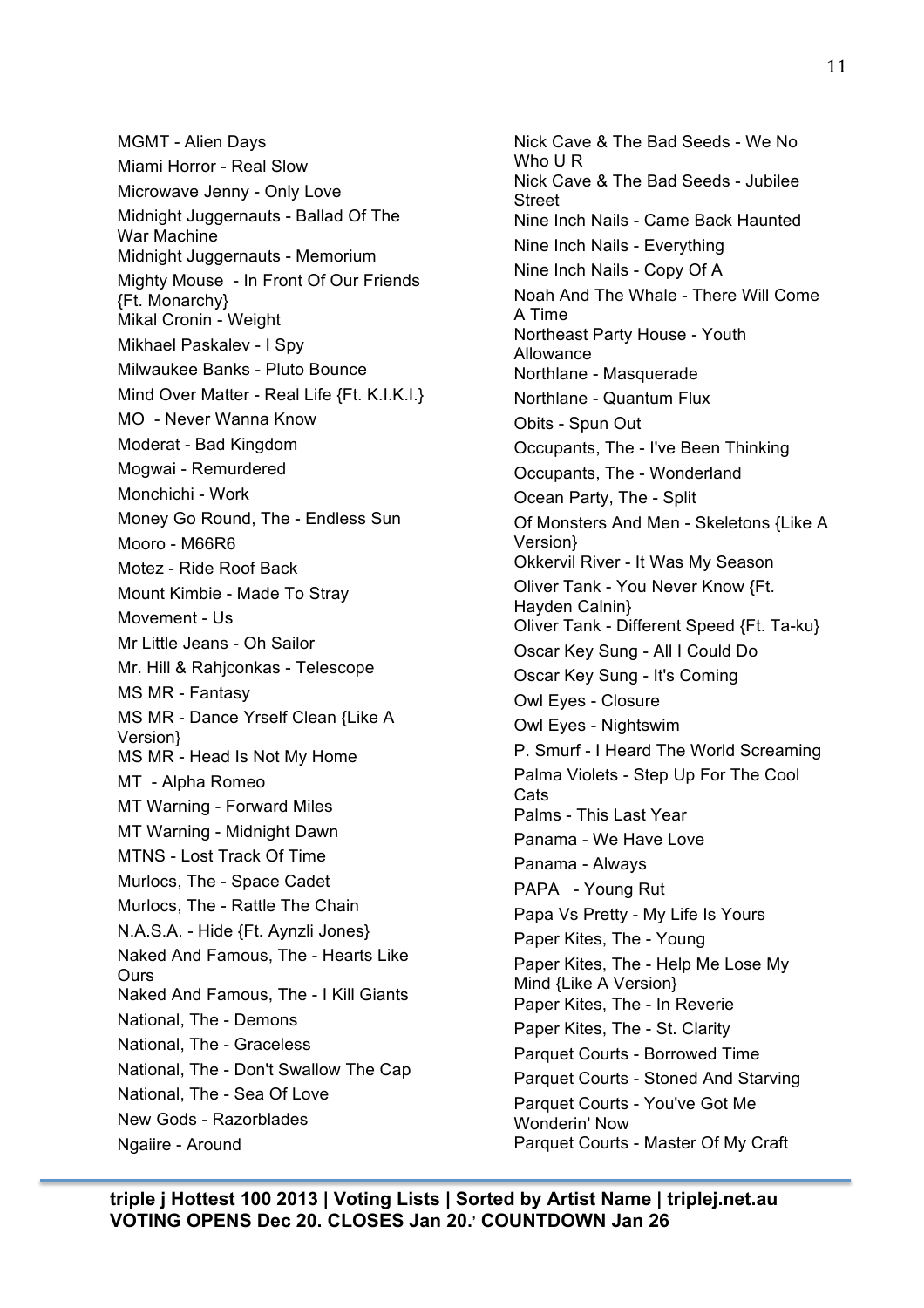Pataphysics - Breathe In Patrick James - Wait Peace - Lovesick Peggy Sue - Idle Peking Duk - Feels Like Pez - The Game Pez - One Life {Ft Tys} Phebe Starr - Jurassica Phebe Starr - Tonight Phoenix - Entertainment Phoenix - The Real Thing Phoenix - S.O.S. In Bel Air Phoenix - Trying To Be Cool Phoenix - Drakkar Noir Phoenix - Chloroform Phoenix - Don't Phoenix - Bourgeois Phoncurves, The - Heartstrings Phosphorescent - Song For Zula Pigeon - Two Moon Love PIXIES - Indie Cindy Polica - Tiff {Ft. Justin Vernon} Polica - Chain My Name Polyphonic Spree, The - You Don't Know Me Pomo - So Fine Pond - Giant Tortoise Pond - Xanman Portugal. The Man - Evil Friends Postal Service, The - A Tattered Line Of String Preatures, The - Is This How You Feel? Preatures, The - Manic Baby Primal Scream - 2013 Purpose - Comin Home {Ft. Illy, Jimmy Nice & Joyride} Puscifer - Breathe Pusha T - Numbers On The Boards Pusha T - Nosetalgia {Ft. Kendrick Lamar} Pusha T - King Push PVT - Shiver PVT - Evolution

PVT - Love & Defeat PVT - Homosapien PVT - Vertigo PVT - Casual Success PVT - Nothing Arrived {Like A Version} Pyramid - Wolf Quasi - Nostalgia Kills Quasimoto - Planned Attack Queens Of The Stone Age - My God Is The Sun Queens Of The Stone Age - Keep Your Eyes Peeled Queens Of The Stone Age - I Sat By The **Ocean** Queens Of The Stone Age - The Vampyre Of Time And Memory Queens Of The Stone Age - If I Had A Tail Queens Of The Stone Age - Kalopsia Queens Of The Stone Age - Fairweather Friends Queens Of The Stone Age - Smooth Sailing Queens Of The Stone Age - I Appear Missing R.A. The Rugged Man - The People's Champ RAC - Let Go {Ft. Kele & Mndr} Rainbow Chan - Haircut Rainy Day Women - Friends Rainy Day Women - Ain't It Time Red Fang - Blood Like Cream Remi - Sangria Remi - Saggin Remi - Since I Left You {Like A Version} Rhye - Open Riton - Lost My Mind Robbie Miller - Don't Go Walking Away Robert Delong - Global Concepts Robert Delong - Happy Rosie Lowe - Right Thing Royal Blood - Out Of The Black Royksopp - Running To The Sea {Ft. Susanne Sundfor} Rubens, The - Friday On My Mind {Like A Version}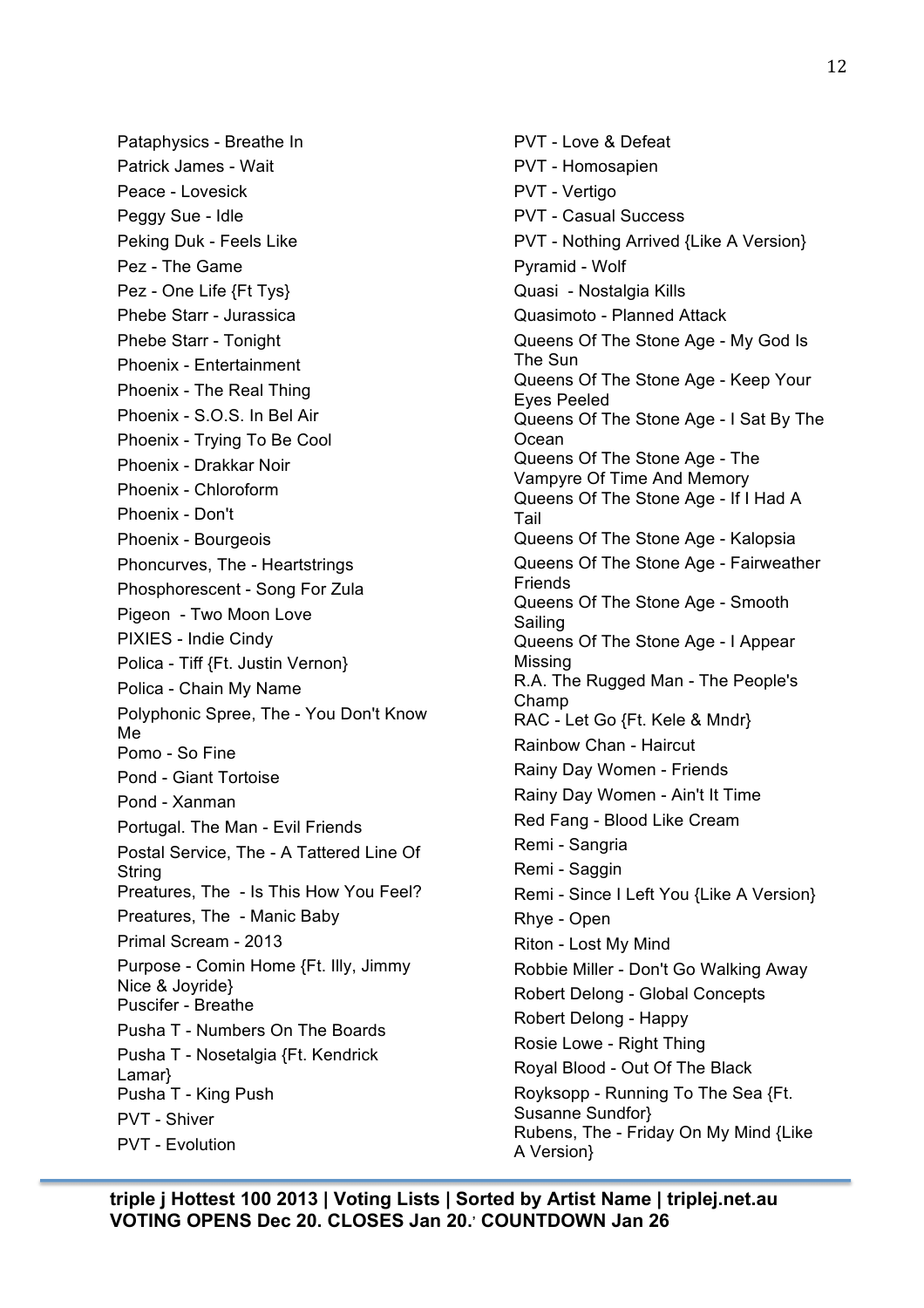Rudimental - Hell Could Freeze Rudimental - Home Rudimental - Right Here {Ft. Foxes} Rudimental - Hide {Ft. Sinead Harnett} Rudimental - Powerless {Ft. Becky Hill} Rudimental - Baby {Ft. Mnek & Sinead Harnett} Rudimental - Waiting All Night {Ft. Ella Eyre} Rudimental - Free {Ft. Emeli Sande} Rudimental - Ready Or Not {Like A Version} RUFUS - Take Me RUFUS - Desert Night RUFUS - Sundream RUFUS - Tonight RUFUS - Modest Life RUFUS - Rendezvous RUFUS - Simplicity Is Bliss RUFUS - Unforgiven RUFUS - Two Clocks Run The Jewels - Banana Clipper {Ft. Big Boi} Ry X - Berlin Ryan Hemsworth - Perfectly SAFIA - Listen To Soul, Listen To Blues Sam Smith x Nile Rodgers x Disclosure x Jimmy Napes - Together San Cisco - Get Lucky {Like A Version} San Fermin - Sonsick Saskwatch - I Get Lonely Saskwatch - Hands Savages - She Will Savages - Shut Up Sea Legs - Take A Little For Yourself Seekae - Another Seth Sentry - Punch In The Face {Like A Version} Sharon Van Etten - People They Ain't No Good {Like A Version} Shining Bird - Distant Dreaming Shockone - Lazerbeam {Ft. Metrik & Kyza} Shockone - Harmonize

Shockone - Home {Ft. Reija Lee} Shockone - Big Bounce Shockone - Lose Control Shockone - Universes {Ft. Phetsta & Reija Lee} Shockone - Infinity's Silence Shockone - Light Cycles Shy Kidx - Orion Sia - Elastic Heart {Ft. The Weeknd & Diplo} Sietta - Let It Go Sigur Ros - Isjaki Sigur Ros - Kveikur Sigur Ros - Brennistein Simone & Girlfunkle - Secret Sinking Teeth, The - Temporary Living Skaters - Deadbolt Skipping Girl Vinegar - Making Our Way Skrillex - The Reason Skrillex & Alvin Risk - Try It Out Sky Ferreira - You're Not The One Sleigh Bells - Bitter Rivals Sleigh Bells - 24 Smith Street Band, The - Ducks Fly Together Smith Westerns - Varsity Snakadaktal - Hung On Tight Snakadaktal - Fall Underneath Sohn - Lessons Something For Kate - Sweet Nothing {Like A Version} Son, The - All I Know {Ft. 360 & Jackie Onassis} {Jackie Onassis Remix} Sons Of Rico - I'm Not Thinkin' About You Speedy Ortiz - Tiger Tank Spender - Bed & Chair Spiderbait - It's Beautiful Spit Syndicate - Folly Spit Syndicate - Amazing Spit Syndicate - Latch {Like A Version} St Lucia - Elevate Sticky Fingers - Australia Street Stonefield - Put Your Curse On Me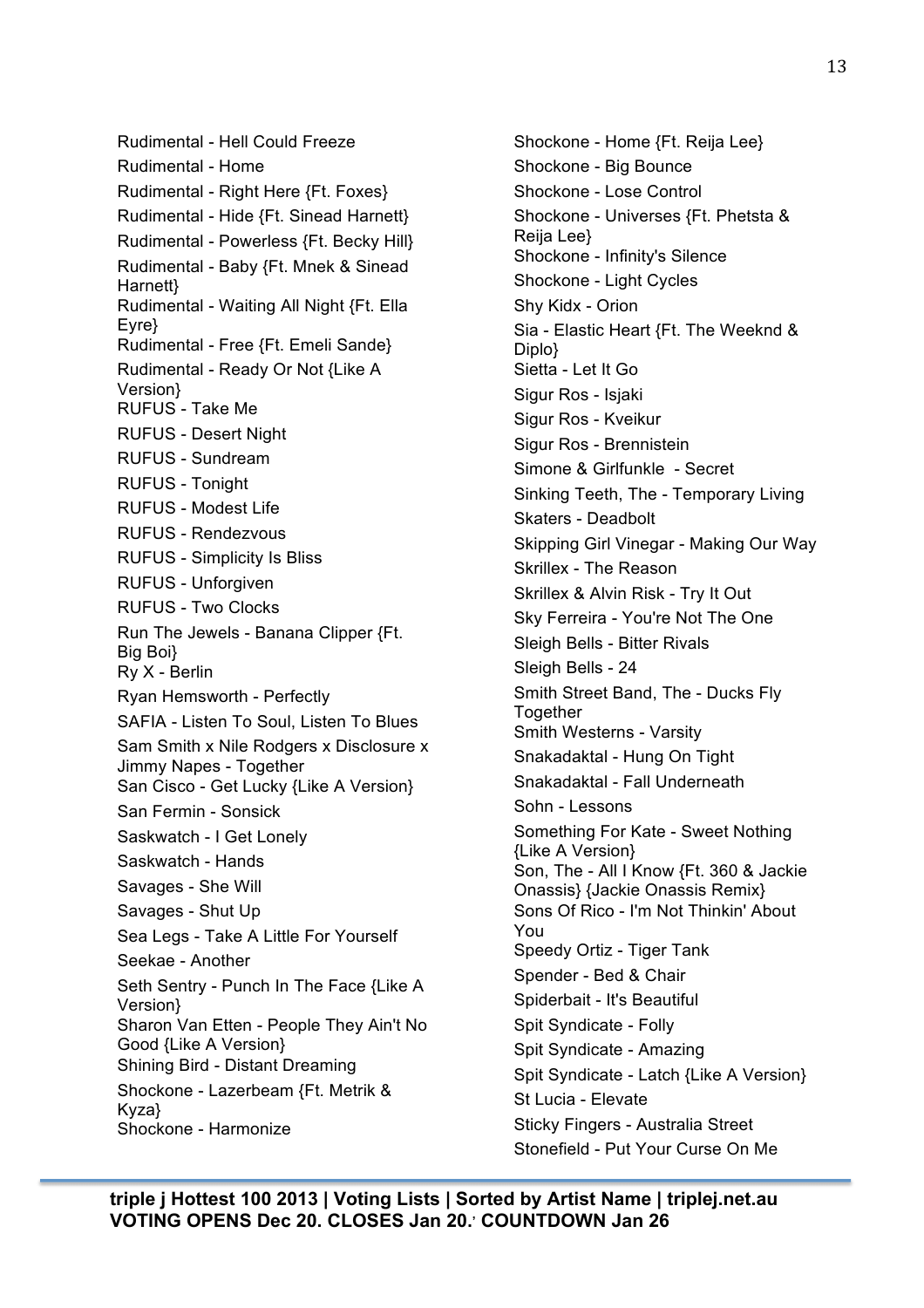Stonefield - Love You Deserve Storm Queen - Look Right Through {MK Dub III} Stormchasers - Someone Else Strokes, The - One Way Trigger Strokes, The - All The Time Strokes, The - Tap Out Strokes, The - Welcome To Japan Strokes, The - 80s Comedown Machine Strokes, The - 50/50 Strokes, The - Slow Animals Strokes, The - Partners In Crime Strokes, The - Happy Ending Strypes, The - What A Shame Subs, The & Etienne De Crecy - The Moment To Give Suburban Dark - Skeletonne {Ft. Jeswon} Suburban Dark - Mind Reader {Ft. Jeswon} Sugarpuss - Fallin' Outta Love Sugarpuss - Drinking Alone Super Wild Horses - Alligator Sures - Waste Surfer Blood - Demon Dance Sweet Apes, The - Flight Sweets - Swagger Swimming - Triplebrie Swiss, The - Elouisa Swiss, The - Kiss To Kiss Ta-ku - I Miss You Ta-ku - Wurkit Tales In Space - Shades Tame Impala - Prototype {Like A Version} Teeth & Tongue - Good Man Temples - Shelter Song Temples - Mesmerise Tensnake - 58BPM {Ft. Fiora} Thao & The Get Down Stay Down - We The Common (For Valerie Bolden) Thao & The Get Down Stay Down - City Thao & The Get Down Stay Down - We Don't Call Thao & The Get Down Stay Down - The Feeling Kind

Thao & The Get Down Stay Down - Move Thao & The Get Down Stay Down - Human Heart Thee Oh Sees - Minotaur Thelma Plum - Around Here Thelma Plum - Dollar Them Bruins - Outrun The Future Them Swoops - Too Fast For Love These New Puritans - Fragment Two Thief - Broken Boy Thumpers - Sound Of Screams Thundamentals - Smiles Don't Lie Thundercat - Heartbreaks + Setbacks Tigertown - What You Came Here For Tijuana Cartel - Candy Tincture - Tryst {Ft. Hazel Brown} Tkay Maidza - Brontosaurus {Ft. Badcop} TNGHT - Acrylics Tom Lark - Go Get A Job Tongue, The - Champion Sound {Ft. Blak Twang} Toro Y Moi - Say That Touch Sensitive - Pizza Guy Tourism - A Song For You (Once Beaten Black And Blue) Toy - Endlessly Trentemoller - Never Stop Running {Ft. Jonny Pierce} Trouble With Templeton, The - Like A Kid Trouble With Templeton, The - You Are New Trouble With Templeton, The - The District Sleeps Alone Tonight {Like A Version} Tuka - I'm Into You {Like A Version} Tv On The Radio - Mercy Two Door Cinema Club - Changing Of The Seasons Tycho - Awake Tyler Touche - Heart In Motion Tyler, The Creator - Ifhy {Ft. Pharrell} Udays Tiger - (I Need A) Summertime Hit Under Scarlet Skies - Sanctuary Unknown Mortal Orchestra - So Good At Being In Trouble